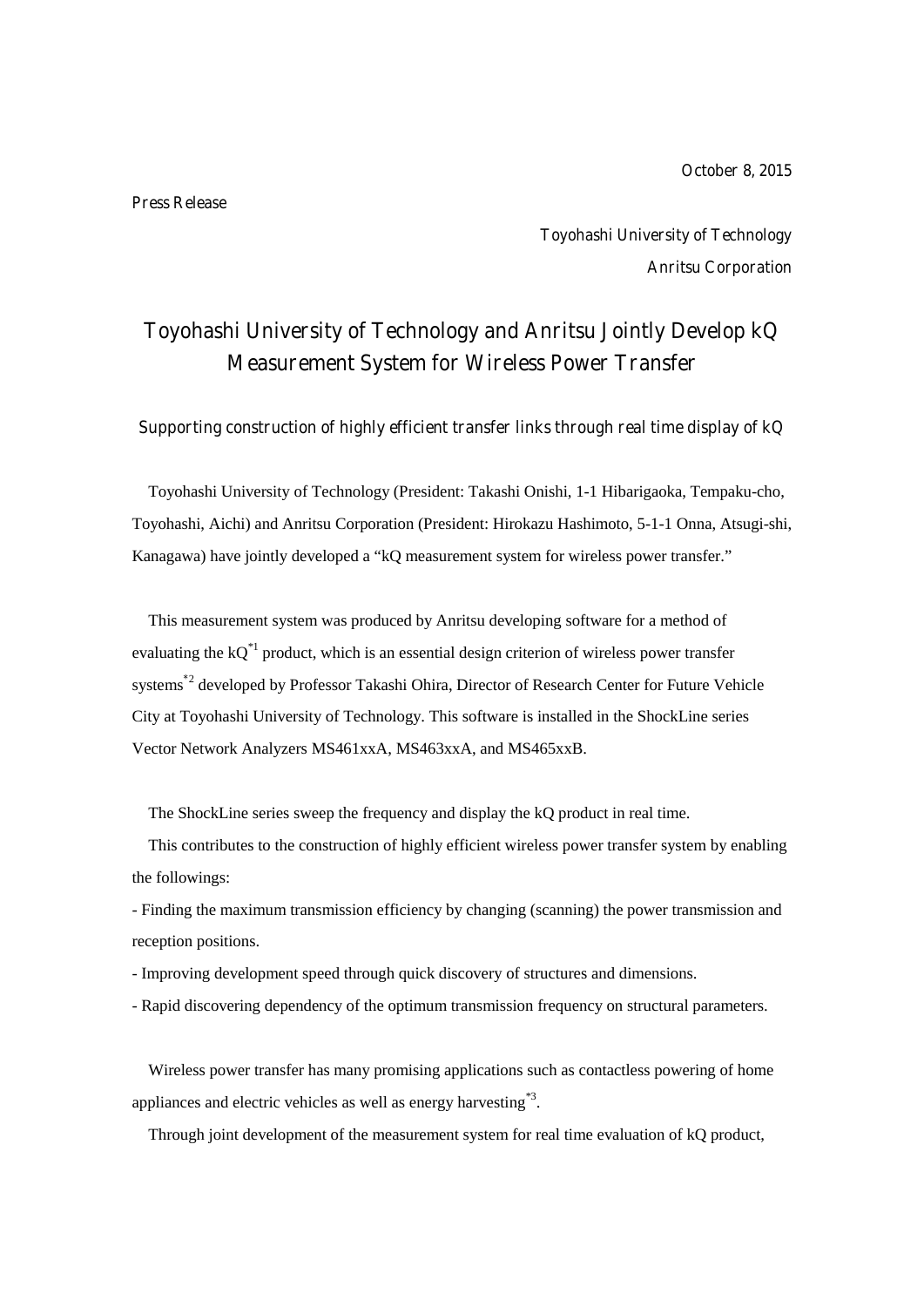Toyohashi University of Technology and Anritsu contribute to the worldwide spread of wireless power transfer systems.

Note that part of this measurement system is an achievement of SCOPE (Strategic Information and Communications R&D Promotion Programme) Project #01590001 of the Ministry of Internal Affairs and Communications.

#### **[Development Background]**

To construct a wireless power transfer system, a "wireless transfer coupler" is necessary for delivering energy from a high-frequency power source to a load with no contact.

When developing a wireless power transfer system, it is necessary to verify the transfer efficiency.

In the past, "coupling coefficient k" was used as an index, and since k decreases as the power transfer distance becomes longer, it was believed that transmission efficiency would decline.

In 2007 however, MIT (Massachusetts Institute of Technology) announced that they had studied the Q factor (Quality factor) of coils and found that if the Q factor is high, the transfer potential can increase even over long distances, that is, when k is low.

This proved that it is possible to construct a highly efficient power transfer link if the product of k and Q is high. Since then, the kQ product has gained attention as an essential design criterion for wireless transfer.

Through joint development of a system for measuring the kQ product, Toyohashi University of Technology and Anritsu have made it possible to measure the kQ product in real time using a Vector Network Analyzer.

Furthermore, a function to simultaneously estimate and display the maximum efficiency ηmax (see Reference 3) of a wireless transfer link from the kQ product using  $tan\theta$  (efficiency tangent) has also been realized. By using this newly developed measurement system, it is possible to greatly improve prototypes and design high-efficiency couplers of a wireless power transfer.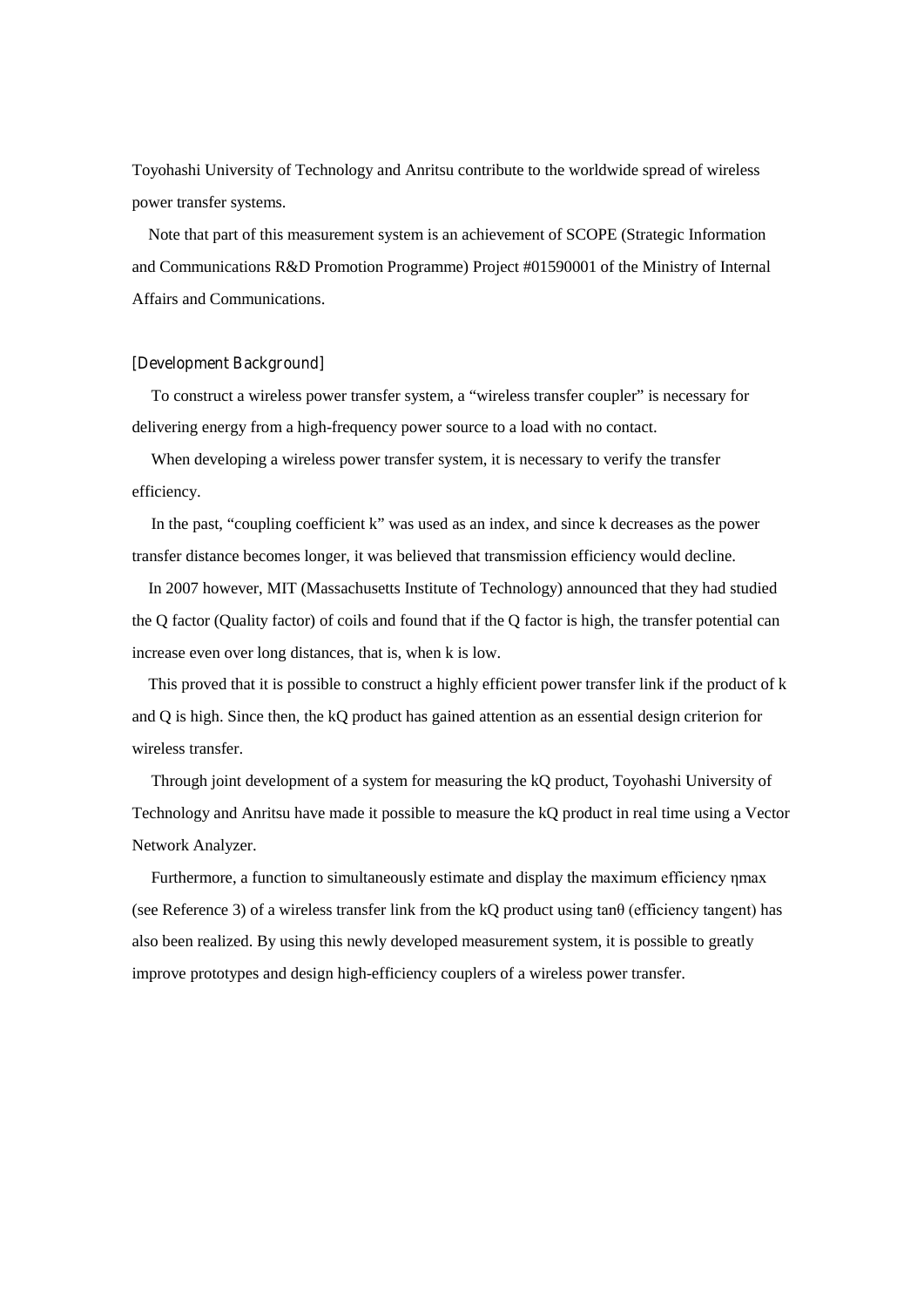#### **[Overview of Measurement System]**

This newly developed "kQ measurement system" is based on the kQ theory proposed by Professor Takashi Ohira, Director of Research Center for Future Vehicle City at Toyohashi University of Technology and the Vector Network Analyzers MS461xxA, MS463xxA, and MS465xxB produced by Anritsu.

With this system, it is possible to measure the kQ product, which is a design criterion for wireless transfer, in real time.

#### **[Main Characteristics]**

Compatible with various coupling schemes such as capacitive coupling  $A<sup>*</sup>$ , inductive

coupling<sup>\*5</sup>, and radio wave link<sup>\*6</sup>.

- Calculation and display of kQ product from impedance<sup>\*7</sup> observed at high frequency input and output ports, with reciprocal parts<sup>\*8</sup> composing a wireless power transfer and structure regarded as a black box.

■ Improvement of Quality and Efficiency for Research and Development

- Change (scan) power transmission and reception positions to find maximum transmission efficiency

- Improve development speed through early discovery of structures and dimensions

- Rapid discovery of the dependency of optimum transmission frequency on structural parameters.

## **[Technical Information]**

1. What is kQ product

K represents the coupling coefficient of a wireless transfer and Q represents the quality of a coil. The kQ product is found by multiplying k and Q, and indicates the essential performance of a wireless transfer, invariant against the impedance of the high-frequency power source and the load (see Reference 1).

## 2. How to estimate kQ product

The simplest model of a wireless transfer is shown below. Two coils (loops) are placed near to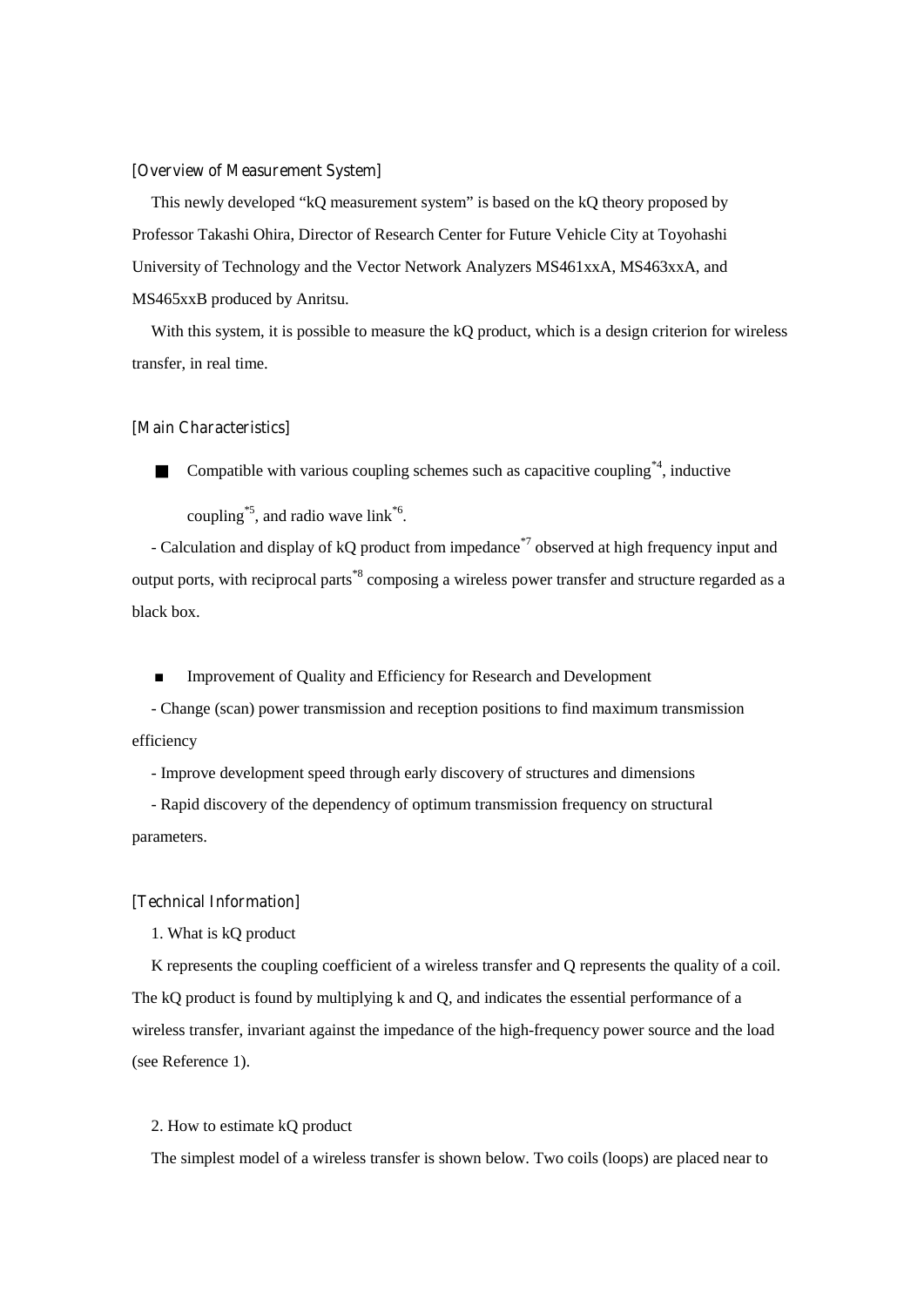each other. When a high-frequency current flows in one coil, a current is induced in the other coil. When depicted in a circuit diagram, this is equivalent to a transformer.

When the self-inductance<sup>\*9</sup> of the coil is expressed as L and the mutual inductance between the coils as M, the coupling coefficient is  $k = M/L$ . If the angular frequency of the high-frequency power source is  $\omega$  and the internal resistance of the coil is R, the Q factor is  $Q = \omega L/R$ . From this, kQ = ωM/R.

<Simple model of wireless transfer>



For a simple model like this, the kQ product can be easily calculated.

However, in practice, various schemes are used as wireless power transfer systems, such as capacitive coupling, inductive coupling, and radio wave link. The structure is complex and diverse, so that calculation is not possible with a simple equation like the one given above.

#### <General theory for calculating kQ product>

The measurement system developed by Toyohashi University of Technology and Anritsu solves the above problem and is capable of finding the kQ product of a wireless transfer with any coupling scheme.

First, a wireless coupler is modeled as a black box as shown in the figure below.

$$
\begin{array}{c}\n\circ \\
\hline\n\end{array}\n\qquad\n\begin{array}{c}\nZ = \mathbf{R} + j\mathbf{X} \\
\hline\n\end{array}\n\qquad\n\begin{array}{c}\n\circ \\
\hline\n\end{array}
$$

In this figure, #1 indicates a high-frequency input port, #2 indicates the high-frequency output port, and it is assumed that the box can involve various reciprocal elements such as coils, capacitors,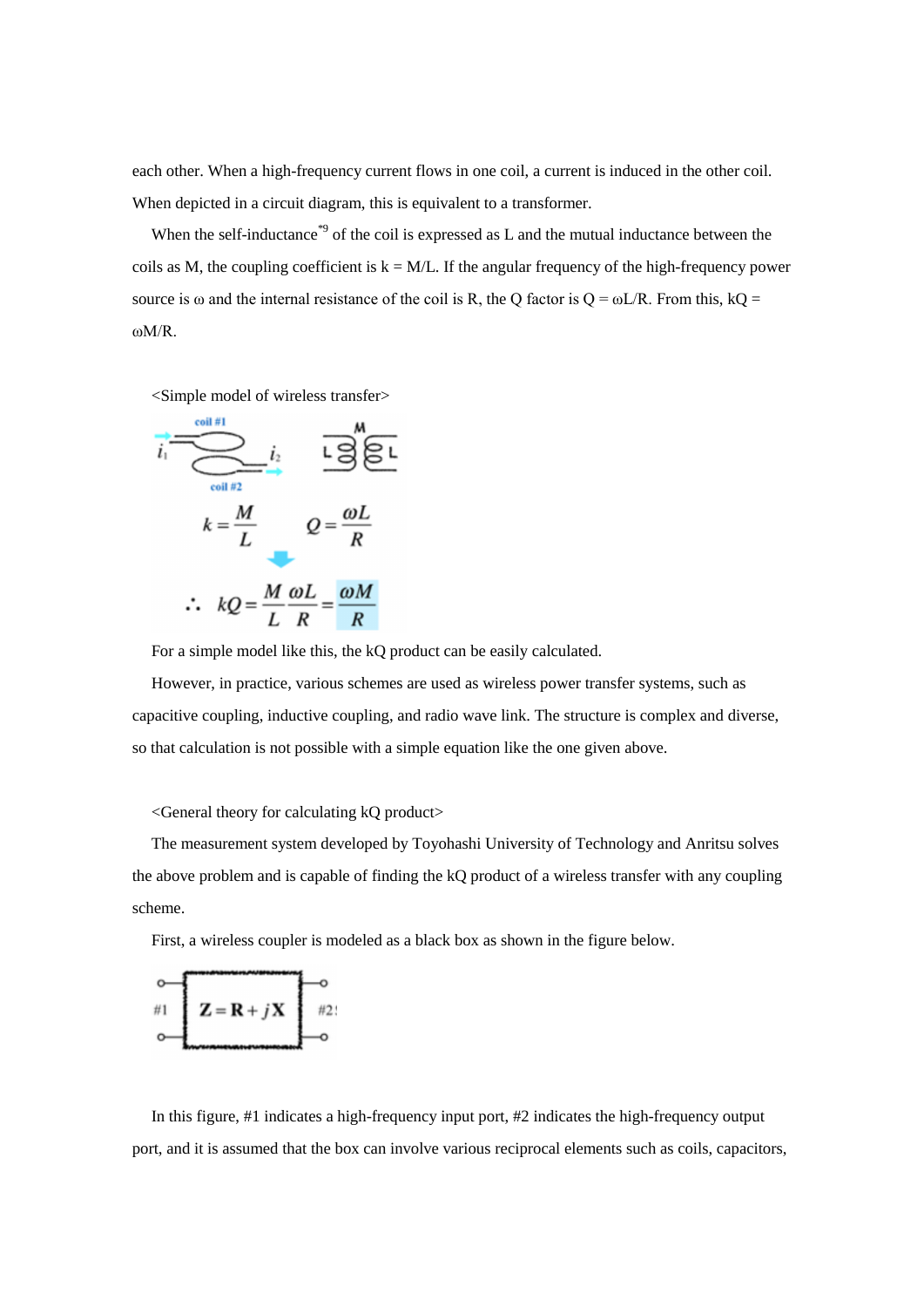resistors, transformers, transmission lines, printed circuit boards, cables, microwave circuits, antennas (near-field, far field), free space<sup>\*10</sup>, scatterers<sup>\*11</sup>, absorbers<sup>\*12</sup>.

The impedance matrix (Z matrix) of the wireless transfer is measured by a Vector Network Analyzer. The resulting Z matrix is decomposed into its real part R and imaginary part X as  $(Z = R)$ **+** *j***X**), and by substituting such elements into the "first kQ theorem" shown below, the kQ product is calculated (see Reference 2).

$$
\left[\begin{array}{cc} Z_{11} & Z_{12} \\ Z_{21} & Z_{22} \end{array}\right] = \left[\begin{array}{cc} R_{11} & R_{12} \\ R_{21} & R_{22} \end{array}\right] + j \left[\begin{array}{cc} X_{11} & X_{12} \\ X_{21} & X_{22} \end{array}\right]
$$

$$
kQ = \frac{|Z_{21}|}{\sqrt{|\mathbf{R}|}} = \frac{\sqrt{R_{21}^2 + X_{21}^2}}{\sqrt{R_{11}R_{22} - R_{12}R_{21}}}
$$

First kQ Theorem"

<Relationship between kQ product and ηmax>

It was discovered that the kQ product has the following relationship with the maximum efficiency ηmax of a wireless transfer. (see Reference 3)

$$
\begin{cases}\n kQ = \tan 2\theta & \text{``Second kQ Theorem''} \\
 \eta_{\text{max}} = \tan^2 \theta\n\end{cases}
$$

θ is a parameter that relates kQ and ηmax. tanθ is called "efficiency tangent" (and is considered analogous to the dielectric loss tangent tanδ). The above relationship can be simply illustrated in the chart given below.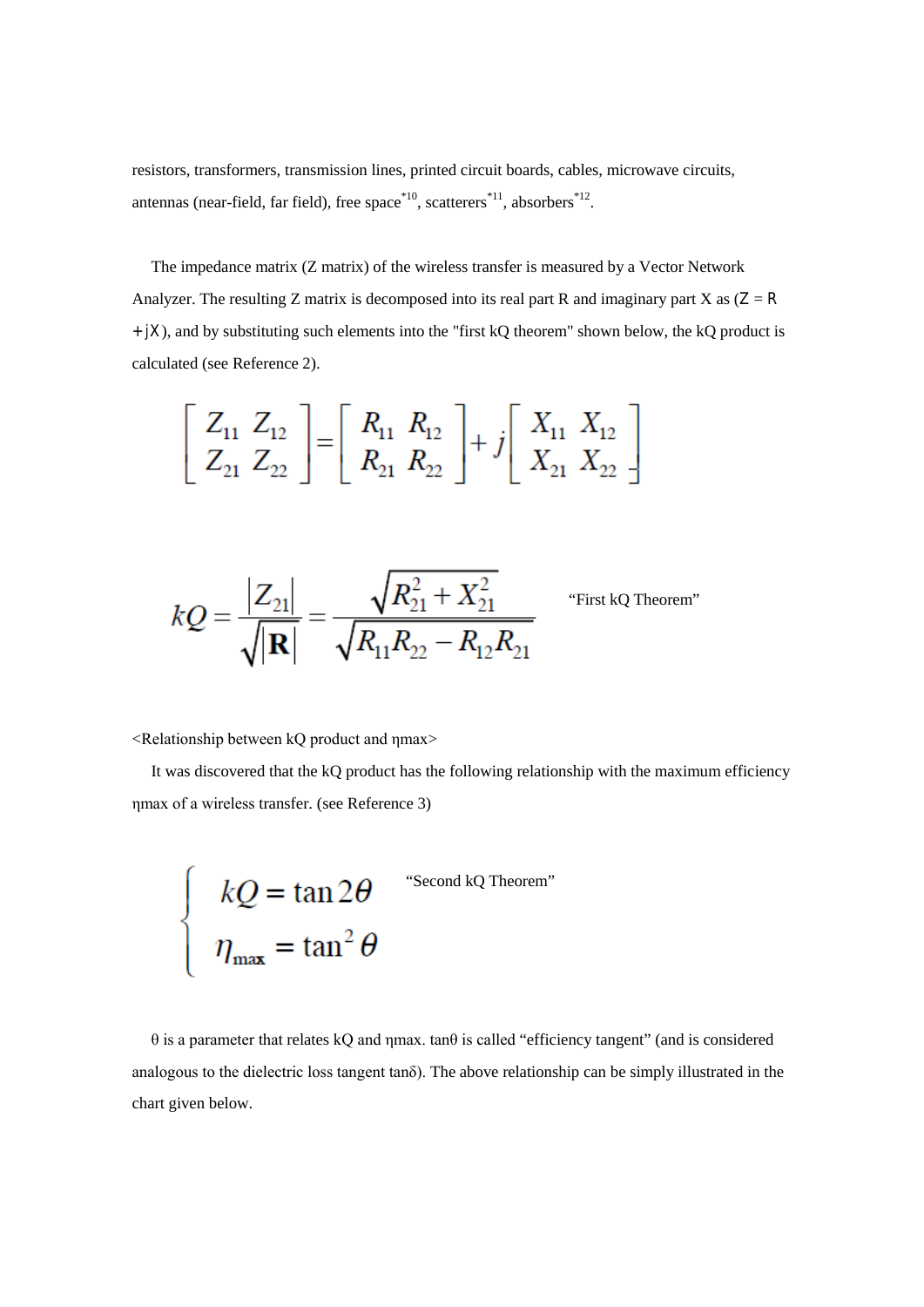

As indicated in the chart, to construct a highly efficient wireless transfer system, it is first necessary to increase kQ. This needs to be considered before providing external reactor elements<sup>\*13.</sup> This is because once energy is lost in the transfer coupler, it cannot be retrieved regardless of how many external elements are added. This is why kQ is an essential design criterion for a wireless transfer.

# <References>

[1] A. Kurs, et. al., "Wireless power transfer via strongly coupled magnetic resonators," Science, vol.317, pp.83-86, July 2007.

[2] Takashi Ohira, "Maximum available efficiency formulation based on a black-box model of linear two-port power transfer systems," IEICE Electronics Express, vol.11, no.13, pp.1-6, June 2014. [3] Takashi Ohira, "Angular expression of maximum power transfer efficiency in reciprocal two-port systems," IEEE Wireless Power Transfer Conference, pp.228-230, Jeju, May 2014. [4] Takashi Ohira, "Welcome to kQ theory for wireless power transfer," IEICE Journal, vol.98, no.10, pp.885-887, Oct. 2015. (Japanese), Copyright (c) 2015 IEICE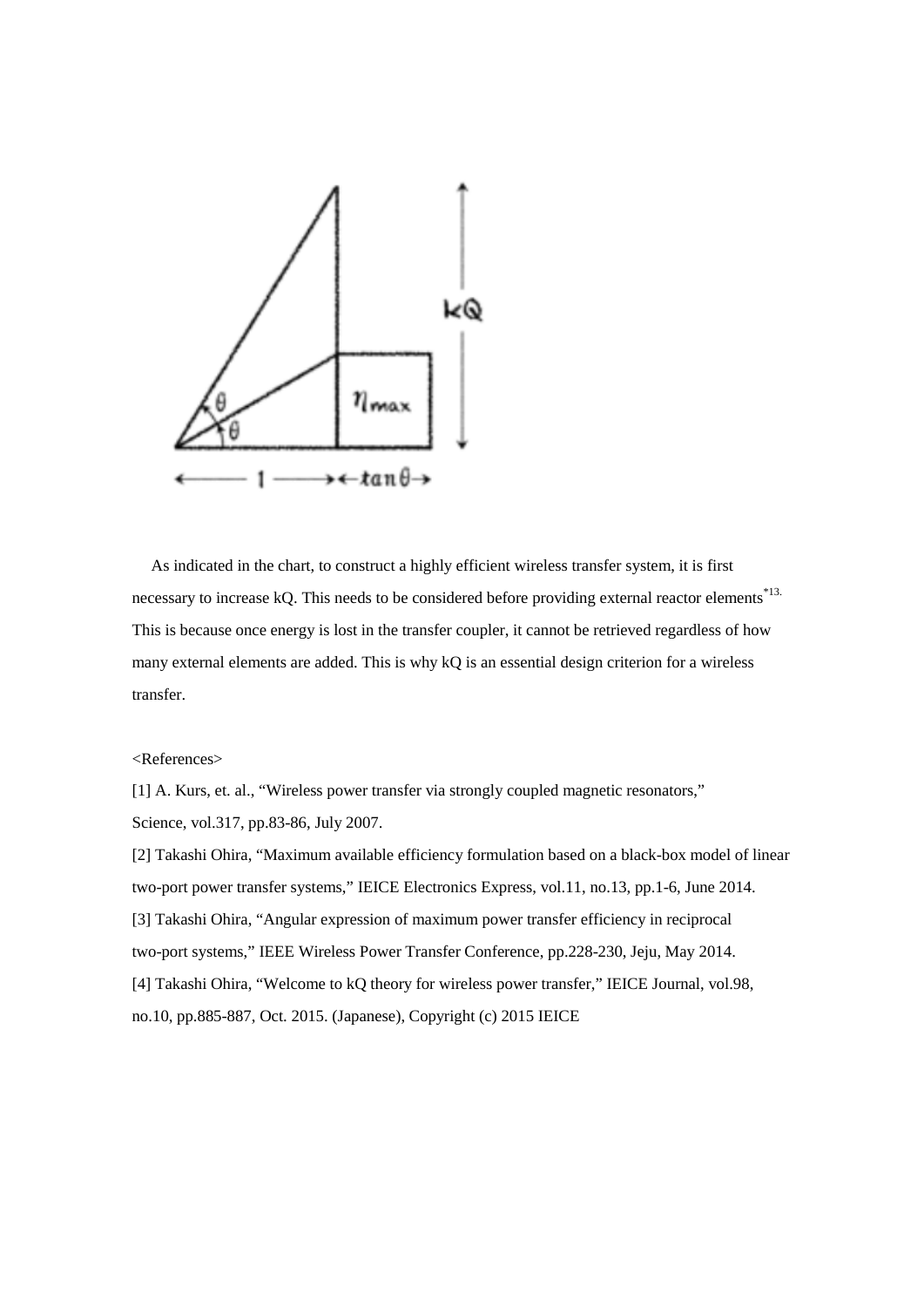# **[Glossary]**

# **\*1 kQ**

An index showing the performance of a wireless transfer. The higher value indicates the higher ability for transferring power.

#### **\*2 Wireless Power Transfer System**

A system that transfers power without using a power cable

# **\*3 Energy Harvesting**

A technology that collects (or "harvests") infinitesimal amounts of energy from the peripheral environment and converts such energy to electricity.

# **\*4 Capacitive Coupling**

A wireless power transfer technique where power is transferred using coupling of an electric field generated between electrodes on the transmitter and receiver sides.

## **\*5 Inductive Coupling**

A wireless power transfer technique where power is transferred using coupling of a magnetic field between coils on the transmitter and receiver sides.

# **\*6 Radio wave link**

A wireless power transfer technique where power is transferred by emitted radio waves.

# **\*7 Impedance**

A parameter that represents the ratio between voltage and current in an AC circuit, and indicates a property of opposition to alternating current.

### **\*8 Reciprocal Elements**

Elements whose transfer performance does not change when the input port and output port are switched. These parts do not necessarily have a symmetrical structure.